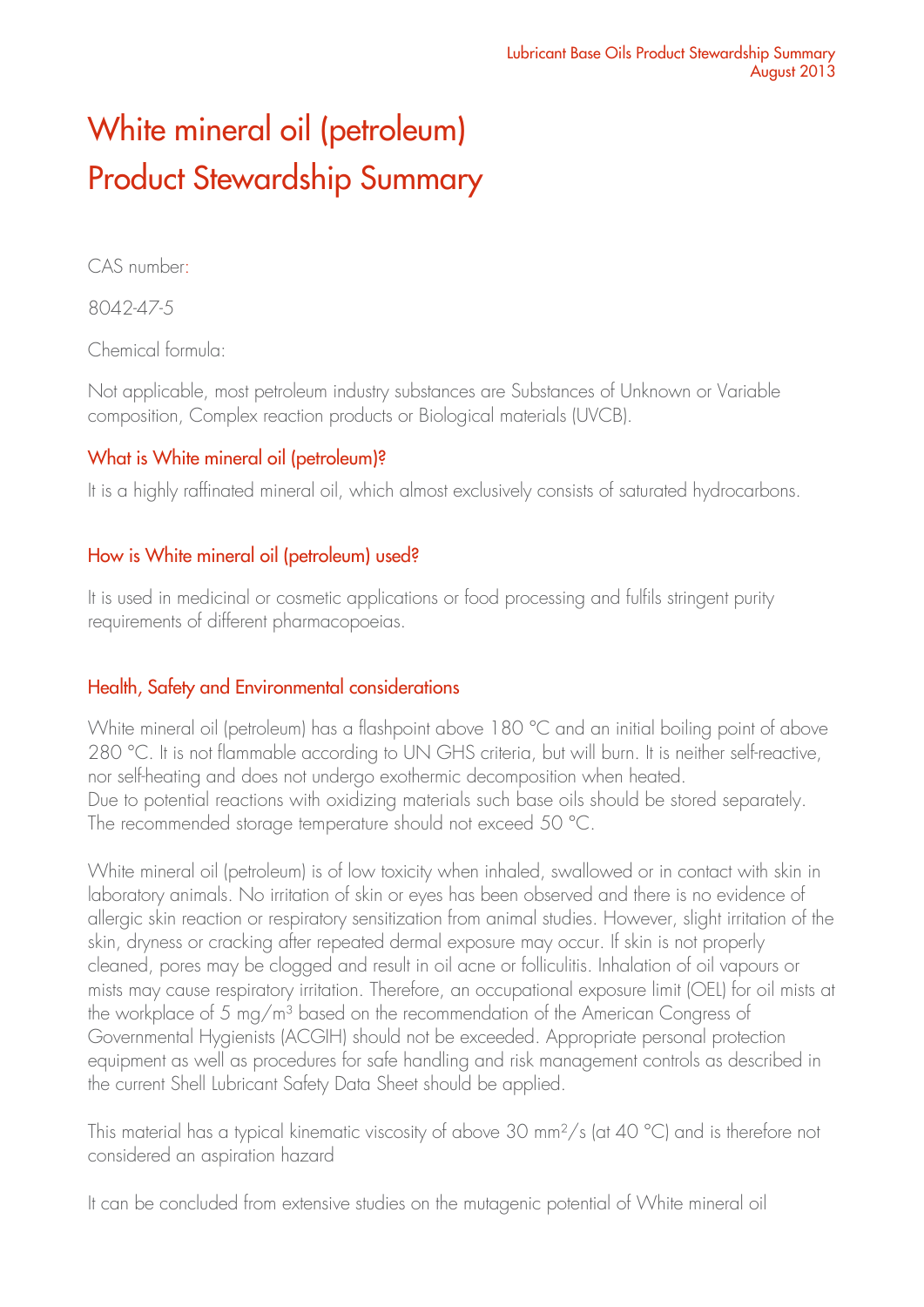(petroleum) that it is not considered to be a germ cell mutagen. They are also not expected to be carcinogenic following the investigation of long-term dermal exposure of laboratory animals. There is no evidence of developmental and reproductive toxicity in this type of lubricant base oils.

Based on the above this material is not classified for health effects according to UN GHS criteria<sup>1)</sup>.

The product is poorly soluble in water and will float on water. Therefore, tests on short- and longterm aquatic toxicity with fish, invertebrates and algae were carried out on water accommodated fractions. The large amount of available chronic aquatic toxicity data indicates that the saturated and aromatic hydrocarbon components of lubricant base oils are not sufficiently soluble to produce toxic effects to aquatic organisms and led to the conclusion that these base oils are nontoxic.

White mineral oil (petroleum) is a UVCB substance (see explanation under "Chemical formula"). Based on the available compositional information, measured and predicted data it can be concluded that the major constituents are inherently biodegradable and have a low bioaccumulation potential. However, the presence of minor constituents with a certain environmental persistence or a bio-accumulation potential cannot be excluded.

Following UN GHS criteria, White mineral oil (petroleum) is not classified for environmental hazards.

This material is liquid under normal conditions at room temperature and if enters soil it will quickly adsorb to soil particles, be of low mobility and not contaminate ground water.

The health, safety and environmental considerations above are not applicable for used oil, as this may contain more hazardous substances present as a consequence of different applications of this base oil, for which specific additives or other substances may have been introduced.

## Storing and transporting White mineral oil (petroleum)

White mineral oil (petroleum) is mainly transported in tank cars via road, sometimes also by rail.

The temperature during storage and transportation is ambient.

Precautionary measures against static discharges must be undertaken during loading and unloading and all operators must wear personal protective equipment.

Storage tanks should be made from mild steel; High density polyethylene is the appropriate material for container linings or plastic containers.

## Risk Characterization Summary

Risks associated with exposure to these products have been evaluated for the following